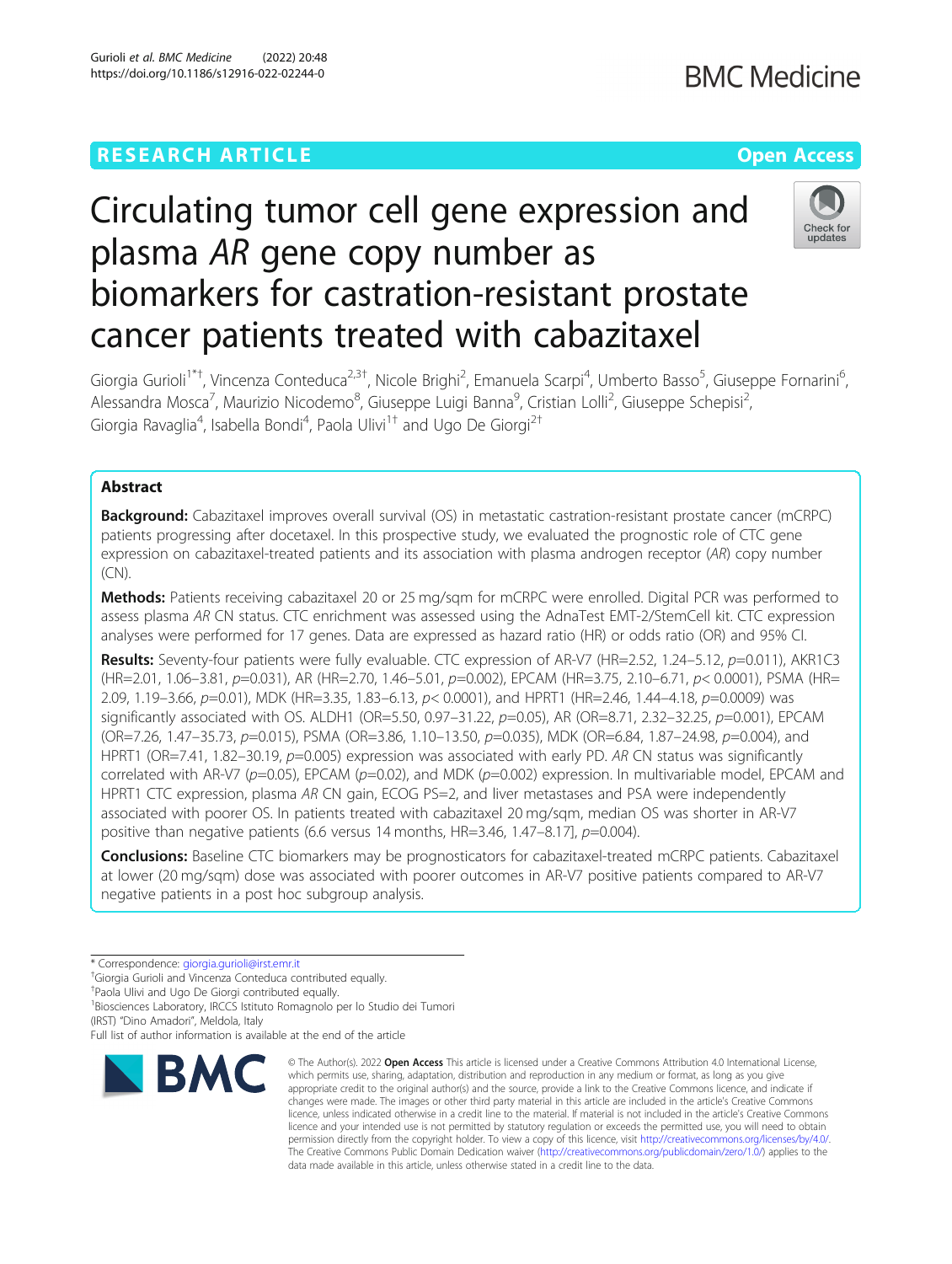Trial registration: [Clinicaltrials.gov](http://clinicaltrials.gov) [NCT03381326.](https://clinicaltrials.gov/ct2/show/NCT03381326) Retrospectively registered on 18 December 2017. Keywords: mCRPC, Cabazitaxel, AR-V7, AR copy number, CTC

# Background

Prostate cancer (PCa) is one of the leading causes of cancer death in men worldwide [\[1\]](#page-10-0). Androgen-deprivation therapy (ADT) is the cornerstone of treatment for advanced PCa until progression of disease (PD) to castration-resistant prostate cancer (CRPC). The Androgen receptor (AR) pathway is the main actor and AR mutations, AR amplification, constitutively active AR variants, intracrine steroid synthesis, and AR bypassing seem to be the mechanisms involved in CRPC evolution [\[2](#page-10-0)]. As the optimal treatment sequencing is still unclear and many novel agents are being investigated and progressively applied to clinical practice [\[3,](#page-10-0) [4](#page-10-0)], chemotherapy with docetaxel and cabazitaxel is preferred in patients with rapidly progressing disease, poor response to initial ADT, or presence of visceral metastases. Docetaxel is a taxane that was associated with improved overall survival (OS) in metastatic CRPC (mCRPC) [\[5](#page-10-0)]. However, mCRPC eventually develops resistance to docetaxel during treatment. Cabazitaxel is a next-generation tubulin-binding taxane, that demonstrated to improve OS in mCRPC patients progressing after docetaxel [\[6\]](#page-10-0). Taxanes seem to be able to overcome different mechanisms of resistance to androgen-signaling-targeted in-hibitors, such as increased AR signaling [\[7](#page-10-0)–[9\]](#page-10-0). This suggests that other mechanisms of resistance occur in taxanes-treated patients. Although serum prostate-specific antigen (PSA) is a biomarker for the assessment of therapeutic response and PD, it lacks specificity and has a limited prognostic and predictive value [\[10](#page-11-0), [11](#page-11-0)]. Currently, there is a need for biomarkers to predict outcomes to cabazitaxel-treated mCRPC, in order to achieve a better selection of potentially responsive patients, maximize benefits, and avoid unnecessary treatedrelated adverse events.

Cell-free DNA (cfDNA) biomarkers, such as AR copy number (CN) have already been demonstrated to be useful liquid biopsy-based approaches, found to be associated with worse outcomes to AR-targeted therapies abiraterone and enzalutamide [\[12](#page-11-0)–[14\]](#page-11-0).

Circulating tumor cells (CTC) are released into the bloodstream from the primary tumor and/or metastasis. So, CTC analysis can be considered a non-invasive liquid biopsy test that takes into account the heterogeneity typical of PCa. Specific genomic alterations found in CTC are associated with clonal evolution or selection of cells contributing to treatment resistance in mCRPC [\[15\]](#page-11-0). Several studies demonstrated that patients with detectable CTC have a worse prognosis than those without [\[16](#page-11-0), [17\]](#page-11-0). Therefore, gene expression profiles deriving from CTC could help to establish novel predicting biomarkers for PCa treatments. One of the most studied CTC-

based biomarkers in PCa is the AR splice variant 7 (AR-V7) that is the best described and most abundant AR splice variant characterized by the lack of the C-terminal androgenbinding domain, making it constitutively active as a transcription factor, regardless of androgen signaling [\[18](#page-11-0), [19\]](#page-11-0). In this study, we evaluated the prognostic role of a panel of CTCexpression biomarkers in mCRPC patients treated with cabazitaxel. We selected an immunomagnetic-based test for CTC enrichment and isolation able to identify epithelial-tomesenchymal transition (EMT) that could instead be missed by epithelial-based CTC detection methods, such as Cell-Search assay. EMT plays an important role in the metastatic process causing downregulation of epithelial proteins [\[20\]](#page-11-0). Moreover, stem cell-like tumor cells are considered a source of metastatic spread and have been identified within the population of CTC [\[21](#page-11-0), [22\]](#page-11-0). This CTC isolation kit targeted EPCAM, EGFR, ERBB2: EPCAM expression is present on the surface of epithelial cells and it plays an important role in prostate cancer proliferation, invasion, metastasis [[23\]](#page-11-0); EGFR expression is observed in CTC during prostate cancer metastasis and it promotes survival of prostate tumor-initiating cells and CTC that metastasize to bone; ERBB2 expression is elevated in bone metastases of prostate cancer. Moreover, aberrant activities of ERBB2 and EGFR have also been associated with the development of CRPC [\[24](#page-11-0)–[26\]](#page-11-0). Finally, we explored the association between the expression of CTC-biomarkers and plasma AR CN status.

# Methods

# Aim and patient cohort

This prospective study (NCT03381326) was approved by the Institutional Review Board of IRCCS Istituto Romagnolo per lo Studio dei Tumori (IRST) "Dino Amadori," Meldola, Italy (protocol code: IRST B030). Inclusion criteria were: histology of prostate adenocarcinoma without neuroendocrine differentiation, a progressive disease despite "castration levels" of serum testosterone (< 50 ng/dL), ongoing LHRH analog treatment or prior surgical castration, and evidence of PD during or after treatment with docetaxel. Additional eligibility criteria included an Eastern Cooperative Oncology Group (ECOG) performance status 0–2, adequate cardiac, renal, hepatic, and bone marrow function. PD was defined as either biochemical progression (three consecutive rises in PSA 1 week apart, or radiologic progression (consisting in the appearance of new lesions using the Response Evaluation Criteria in Solid Tumors) [\[10](#page-11-0)]. Serum PSA was evaluated within 3 days of beginning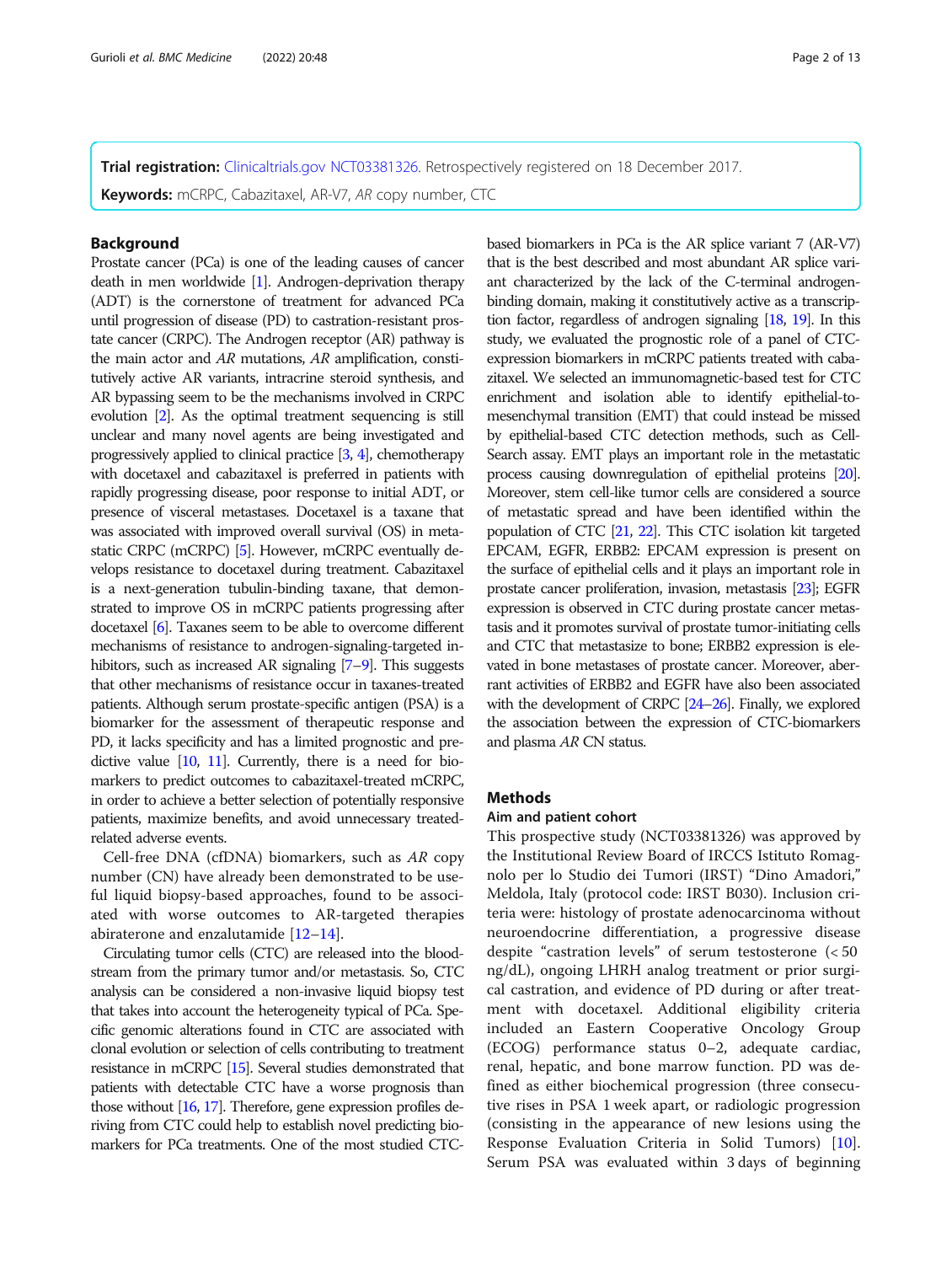therapy and monthly thereafter. Radiographic disease was assessed with the use of computed tomography and bone scan at the time of screening and every 12 weeks on treatment. The study was conducted in accordance with the Declaration of Helsinki and the Good Clinical Practice guidelines of the International Conference of Harmonization. Written informed consent was obtained from all patients.

# Study design and blood sampling

We collected blood samples from 100 patients at different time points: pre-treatment, after one cycle treatment (optional), at first radiological evaluation, at the end of treatment/at PD. Peripheral blood samples were collected pre-treatment (baseline) in cfDNA BCT tubes (STRECK, USA), centrifuged at 1800×g for 15 min and plasma aliquots were stored at -80 °C. Two 5-ml peripheral blood samples from each patient were retrieved at different time points in AdnaCollect<sup>TM</sup> tubes (Oiagen) to enrich and isolate CTC.

# DNA isolation and quantification

Plasma DNA was extracted with the QIAamp Circulating Nucleic Acid Kit (Qiagen, Milan, Italy) according to the manufacturer's instructions, using 1 mL of plasma. Total extracted DNA was quantified by a spectrophotometer (Nanodrop ND-1000, Celbio, Milan, Italy) using 2 μl of DNA.

### Digital PCR analysis

AR copy number (CN) analyses were performed by QuantStudio3D digital Polymerase Chain Reaction (dPCR) System (Thermo Fisher Scientific) in a duplex assay using FAM and VIC fluorescent probes. AR CN was evaluated with two assays (AR1: Hs04107225; AR2: Hs04511283) and two reference genes were selected as control genes: RNaseP, TaqMan Copy Number Reference Assay, and AGO1 (Hs02320401), modified with a VIC-labeled probe. DNA samples from three healthy male donors were pooled and used as calibrator. Data were analyzed using QUANT STUDIO 3D ANALYSIS SUITE CLOUD Software (Thermo Fisher Scientific). The average number of copies per reaction microlitres was determined using Poisson distribution. A ratio of target copies and reference copies was measured for each sample, then a ratio between sample and calibrator was calculated. AR CN status is defined as the mean value of the result of the two assays. AR gain status was defined using a cut-point value > 2.01, as previously described [[14\]](#page-11-0).

# CTC enrichment and detection

CTC were isolated by the immunomagnetic-based AdnaTest EMT-2/StemCell Select<sup>™</sup>, targeting EPCAM, EGFR, and ERBB2. This method permits the characterization of CTC and the assessment of potential biomarkers in CTC, even though it does not allow CTC enumeration or morphology.

The cell lysates derived were stored at − 20 °C no longer than 2 weeks, then proceeding with mRNA-isolation by AdnaTest EMT-2/StemCell Detect™ (both Qiagen) according to manufacturer's instructions. Oligo (dT)25 coated beads allow mRNA isolation from the lysate of pre-enriched CTC. cDNA was obtained from reverse transcription using Sensiscript Reverse Transcriptase Kit<sup>™</sup> (Qiagen), as previously described [[27](#page-11-0)].

# Gene expression profiling

We selected 17 cancer-related assays from the TATAA GrandPerformance CTC Assay Panel, a customizable gene panel that allows single-cell expression profiling that was run at TATAA Biocenter. Biomarkers' choice was based on their role in prostate cancer progression and metastasis, steroid synthesis and signaling, stemness, EMT process, neuroendocrine differentiation. All samples were profiled in duplicates for expression of AR-V7, AKR1C3, AKT2, ALDH1, AR, EPCAM, PSMA, MDK, PARP, MRP1, PI3KCA, POU5F1, PSCA, TUBB3, VIM, ACTB, and HPRT1. This gene expression panel is composed of 17 genes, of which ACTB was used as a control gene. The limit of quantification (LoQ) for the assays in the panel ranged from 20 to 200 copies/reaction. LoQ was calculated as the concentration of the last standard point before the RSDr (relative standard deviation of replicates) is > 35% based on copy number. Regarding specificity, capillary gel electrophoresis was performed during assays validation in order to identify that the PCR product had the correct length in bp  $(+/- 10$  bp) as expected, indicating that the specific target was amplified.

CTC positivity for the examined patient cohort was defined as the expression of at least 1 of the following 12 biomarkers: AR-V7, AKR1C3, AKT2, ALDH1, AR, EPCAM, PSMA, MDK, PIK3CA, PSCA, TUBB3, VIM. These biomarkers were selected based on literature data supporting their capacity to identify CTC as positive in prostate cancer or confirming their role in prostate cancer or in EMT [\[28](#page-11-0)–[30\]](#page-11-0).

The samples were preamplified using TATAA PreAmp Primer Mix (TATAA Biocenter AB) and TATAA Pre-Amp GrandMaster® Mix (Cat. No. #TA05, TATAA Biocenter AB). Preamplification was performed in a thermocycler (T100, BioRad). No template controls (pre-Amp NTC) and human genomic DNA samples (0.5 ng/ μl, TATAA Biocenter) were included.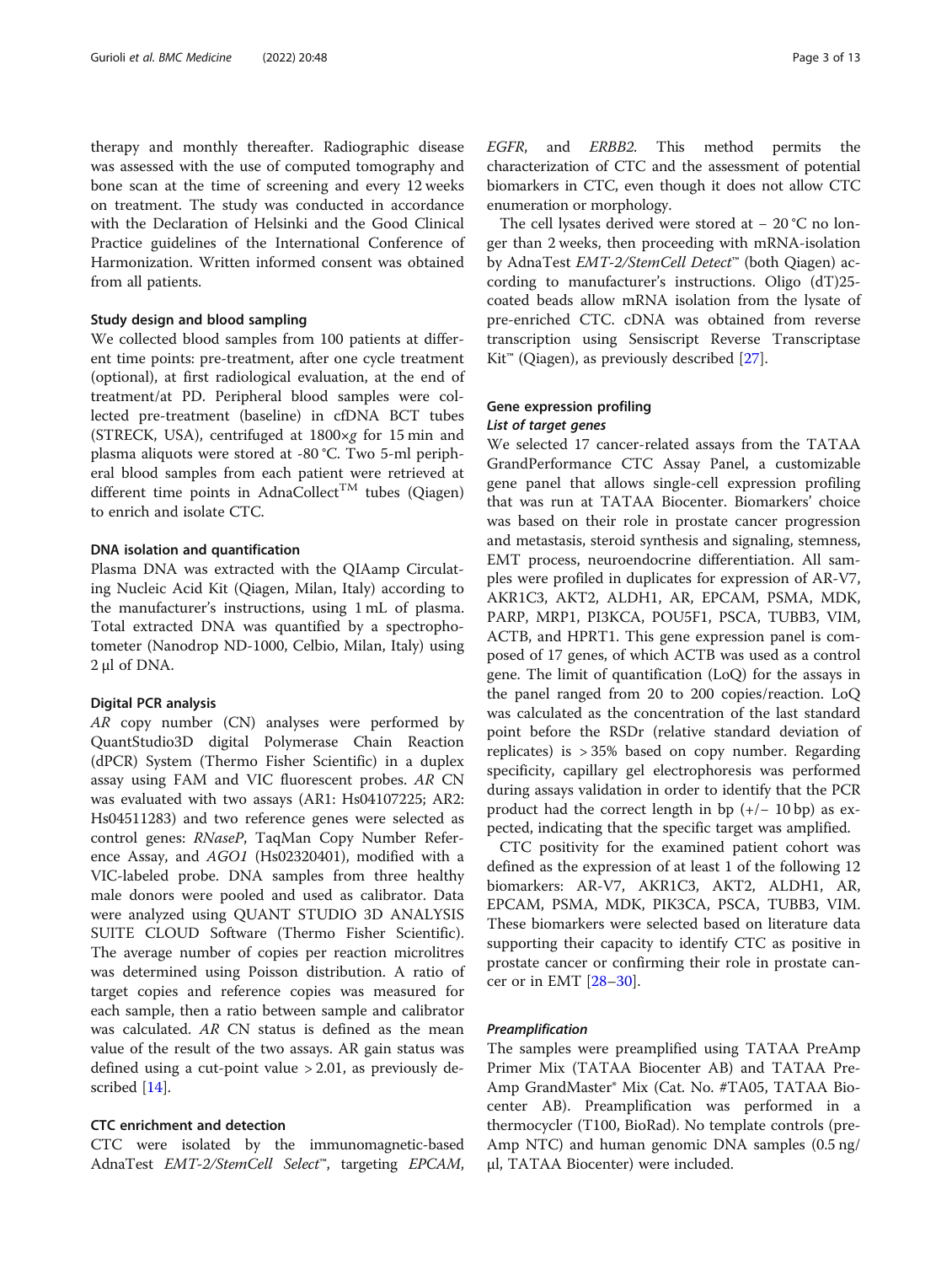The preamplified samples were 8× diluted according to the recommendation for the TATAA PreAmp GrandMaster® Mix. The diluted preamplified samples were analyzed for the 17 genes selected from the GrandPerformance CTC Assay Panel (TATAA Biocenter AB) and the Valid-Prime™ assay (TATAA Biocenter AB). The qPCR analysis was performed using TATAA Probe GrandMaster® Mix (TATAA Biocenter AB). No template control and pre-Amp NTC were included, as described elsewhere [[31](#page-11-0)]. Cycle of quantification (Cq) values above 35 were treated as "off scale data" and replaced with a Cq of 50. The raw data (averaged Cq-values) were examined and corrected for genomic DNA contamination using the GenEx software (MultiD Analyses AB). The averaged Cq-values corrected with more than 1 Cq-value were removed from the analysis due to large-scale genomic DNA contamination. The expression data were normalized to the ACTB control gene for all the testing genes due to its stability and abundance in most of the samples analyzed. The Cq values were converted to relative quantities and transformed to log base 2 scale.

### Statistical analysis

Biomarker values evaluated at baseline and over time were summarized among all patients for whom at least one blood sample was available using descriptive statistics (absolute and relative frequency for categorical biomarkers whereas means ± standard deviation or median and interquartile range for continuous biomarkers).

Relationship among clinical characteristics and the value of each biomarker at baseline was investigated using chi-square test or Fisher's test, as appropriate.

OS was calculated from the date of the start of cabazitaxel to death or last follow-up. Progression-free survival (PFS) was calculated as the time between the start of cabazitaxel and the first date of progression or death, whichever comes first, or last tumor evaluation.

Time-to-event outcomes (i.e. PFS and OS) were evaluated using the Kaplan-Meier method. Univariate and multivariable Cox regression models were used to estimate the hazard ratio (HR) and relative 95% confidence intervals (95% CI). To identify prognostic factors for OS and PFS, multivariable Cox regression model with stepwise backward elimination method were performed.

The effect of the interaction between AR-V7 expression and initial cabazitaxel dose on OS was evaluated using Cox regression model including AR-V7 expression, initial cabazitaxel dose, and initial dose-by-AR-V7 expression.

The impact of change in biomarkers at various landmark times on survival outcomes was assessed by landmark analyses. Patients with early PD/death before the landmark times were excluded. For these analyses, PFS and OS times were measured from the landmark times to these survival outcomes. The landmark times were at 1 month and 3 months of treatment.

Logistic regression analysis was performed to estimate odds ratio (OR) and 95% CI of the association between biomarkers and PSA response and early PD, defined as PD occurring within the first three months of treatment.

All tests were two sided, and  $p<0.05$  was considered significant. Statistical analysis was conducted using SAS Statistical Software release 9.4 (SAS Institute, Cary, NC, USA).

# Results

# Patient characteristics

Between December 2014 and December 2018, 100 patients were recruited in the IRST B030 protocol. Among 100 patients enrolled, 74 were considered fully evaluable for CTC and AR CN analyses (Fig. [1](#page-4-0)). Cabazitaxel was administered with an initial reduced dose of 20 mg/sqm in 44 (59%) or with a full initial dose of 25 mg/sqm in 30 (41%) patients every 21 days, in both cases with prednisone 5 mg twice daily. Treatment dose was selected according to the physician's choice based on the patient's conditions. Treatment was administered for a maximum of ten cycles or until evidence of PD or unacceptable toxicity. All patients received prior treatment with docetaxel and 57 (77%) patients received also prior abiraterone or enzalutamide. Patient's baseline characteristics are summarized in Table [1](#page-5-0). Median age at enrollment was 72 years (range 49–82). Bone metastases were present in 72 (97%) cases and visceral metastases in 11 (15%); 6 (8%) patients presented liver metastases. Before enrollment, 17 (23%) patients had received one prior line of treatment, 43 (58%) two lines, 14 (19%) three lines. AR CN normal was found in 40 (54%) patients, whereas AR CN gain in 34 (46%). Median follow-up was 37 months (range 1–61). Median PFS and OS were 6.9 (95% CI 5.2–8.5) and 14.1 (95% CI 11.1–18.7) months, respectively. Univariate analysis reported that ECOG PS  $(p = 0.043$  and  $p = 0.005)$ , liver metastases  $(p = 0.005)$ and  $p = 0.0001$ , PSA ( $p = 0.0002$  and  $p < 0.0001$ ) and AR CN status ( $p = 0.0003$  and  $p = 0.003$ ) were significantly associated with PFS and OS, respectively. Gleason score ( $p = 0.01$ ) and presence of pain ( $p = 0.028$ ) were significantly associated only with PFS or OS, associated only with PFS or OS, respectively.

# Baseline CTC biomarkers and clinical outcome

At baseline, 67 of 74 (91%) samples were CTC positive (CTC+) and 7 out of 74 (9%) samples were classified as CTC negative (CTC−). After the first month of therapy, 20 out of 20 (100%) samples were CTC+. After the first radiological evaluation, 51 out of 56 (91%) samples were CTC+ and 5 out of 56 (9%) samples were CTC-. At the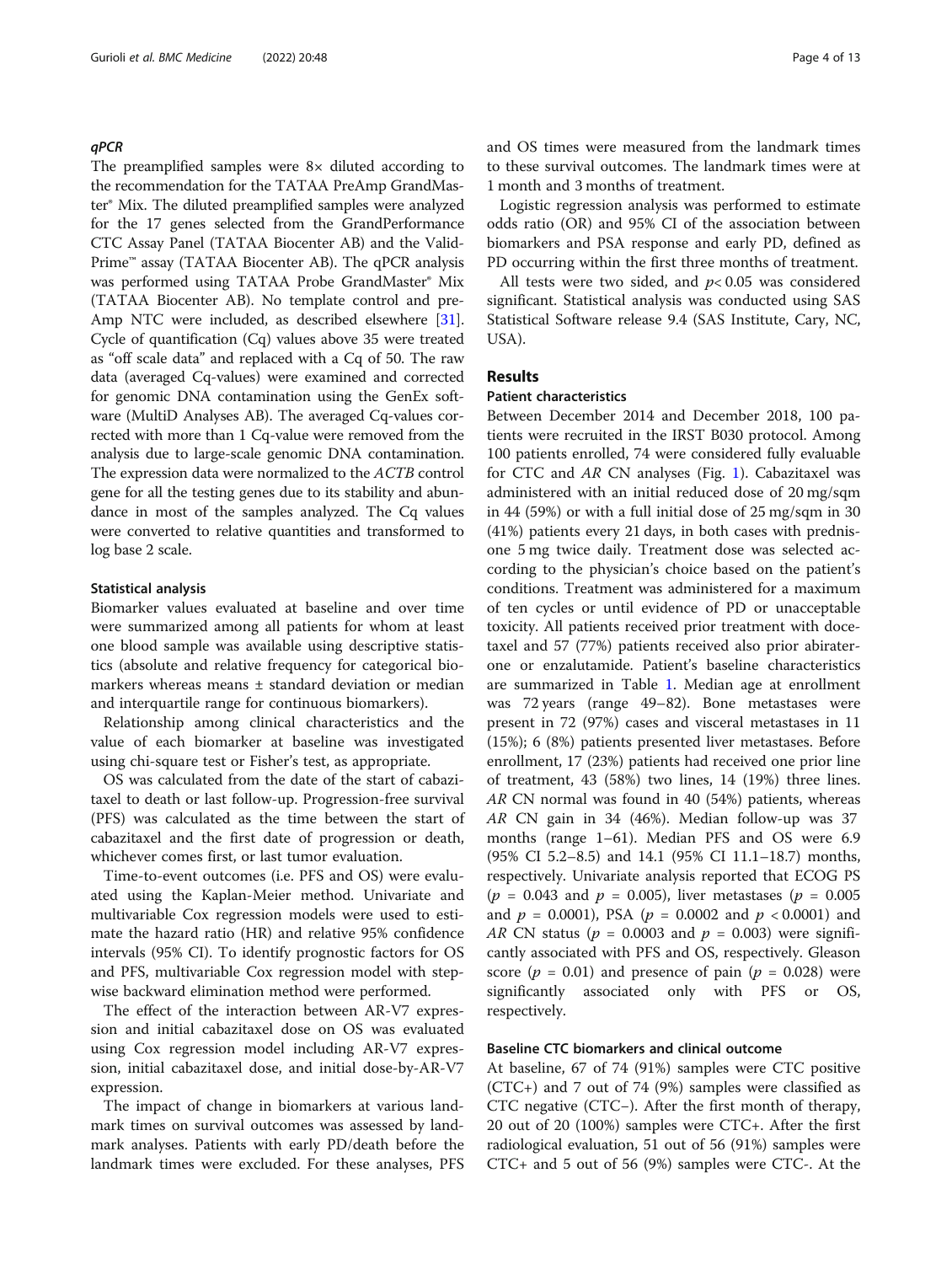<span id="page-4-0"></span>

end of treatment, CTC were detected in 38 out of 43 samples (88%). Twenty-seven patients remained CTC+ over the whole observation period (only patients with pre-treatment, first radiological evaluation and end-oftreatment blood samples were considered). On the other hand, none of the patients remained CTC− at all the 3 time points evaluated. No association between CTC+/ CTC− and clinical characteristics or outcome was found.

Correlation analysis of the biomarkers at baseline is shown in Additional file [1](#page-9-0): Table S1. MRP1 expression was excluded because it was expressed in only 1 patient.

CTC expression of AR-V7, AKR1C3, AR, EPCAM, PSMA, MDK, and HPRT1 was significantly associated with OS (Table [2](#page-6-0)). Moreover, we observed a trend between the expression of AR-V7 and the co-expression of a growing number of other biomarkers, as shown in Fig. [2](#page-7-0). We found an association between ALDH1 (OR = 5.50, 95% CI 0.97–31.22, p = 0.05), AR (OR = 8.71, 95% CI 2.32–32.25, p = 0.001), EPCAM (OR = 7.26, 95% CI 1.47– 35.73,  $p = 0.015$ ), PSMA (OR = 3.86, 95% CI 1.10–13.50,  $p$  $= 0.035$ ), MDK (OR  $= 6.84$ , 95% CI 1.87–24.98,  $p = 0.004$ ), and HPRT1 (OR = 7.41, 95% CI 1.82–30.19,  $p = 0.005$ ) CTC expression and early PD (Fig. [3](#page-8-0)), defined as PD occurring within the first three months of treatment; whereas none of the CTC biomarkers was associated with PSA response (data not shown).

# The prognostic impact of AR-V7 expression in patients treated with reduced doses of cabazitaxel

As an exploratory analysis, we investigated the impact of AR-V7 expression on treatment outcome in 44 patients (59%) treated with an initial reduced dose (20 mg/sqm) of cabazitaxel. Among these patients, 8 (18%) had AR-V7 CTC expression. Regarding OS and PFS, no difference was observed between AR-V7 positive (3/30, 10%) and negative patients treated with full-dose cabazitaxel. However, in the initial reduced dose subgroup, AR-V7 positive patients had a worse median OS (6.6 versus 14 months, HR = 3.46, 95% CI 1.47-8.17,  $p = 0.004$ ) compared to AR-V7 negative patients.

The interaction test involving AR-V7 expression effect in the initial reduced and full doses groups suggested that the correlation between AR-V7 expressions and worse outcome was significantly associated with the initial reduced dose of cabazitaxel for OS ( $p = 0.056$ ).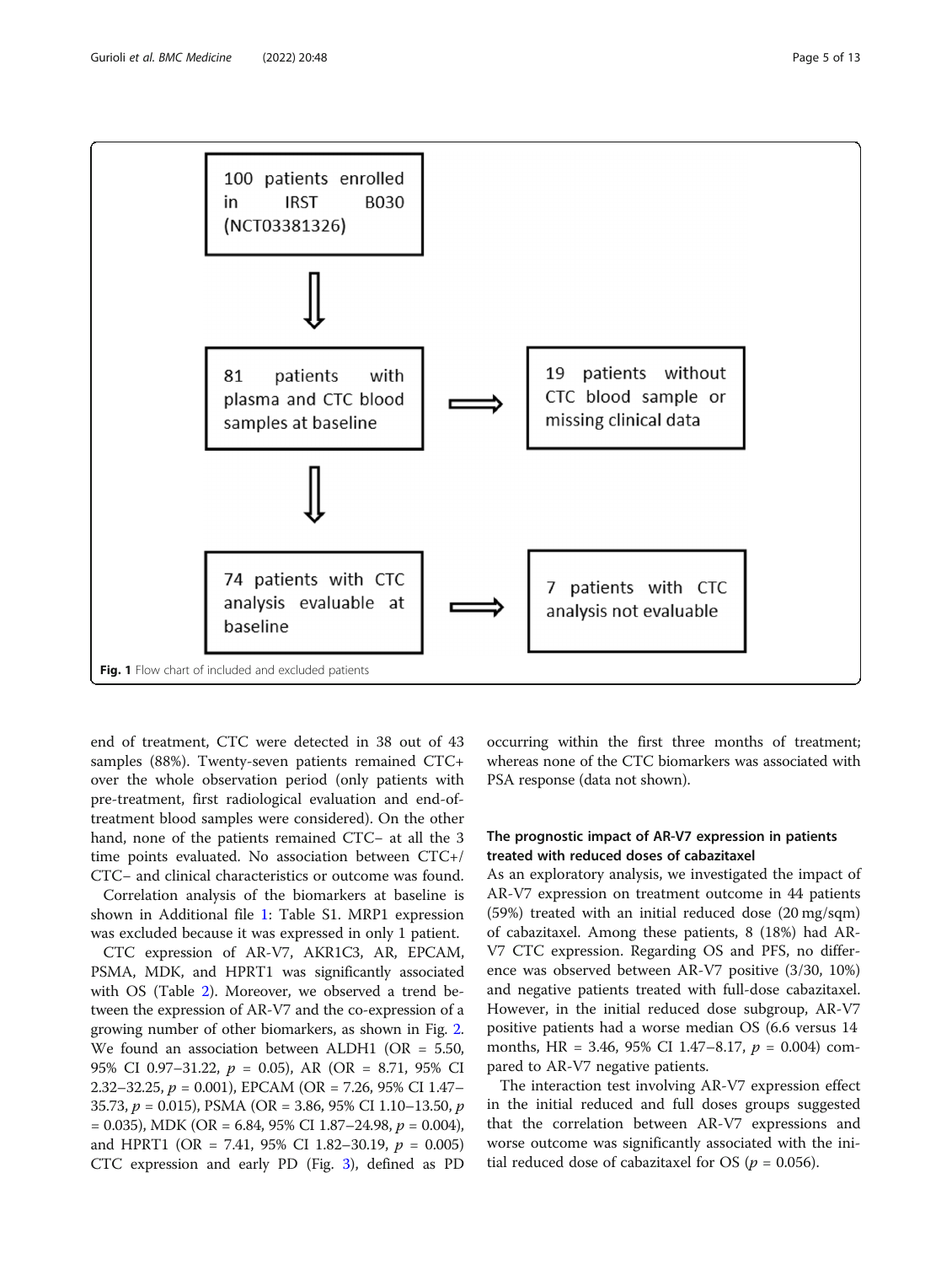#### <span id="page-5-0"></span>Table 1 Patient characteristics

|                                                         | N (%)                                         |
|---------------------------------------------------------|-----------------------------------------------|
| Patients enrolled and fully<br>evaluable                | 74 (100)                                      |
| <b>Age</b> , median value (range, IQR)                  | 72 (49-82, 67-77)                             |
| <b>ECOG Performance Status</b>                          |                                               |
| $() - 1$                                                | 55 (74.3)                                     |
| $\mathfrak{D}$                                          | 19 (25.7)                                     |
| Gleason score                                           |                                               |
| < 8                                                     | 14 (22.2)                                     |
| ≥8                                                      | 49 (77.8)                                     |
| Unknown/missing                                         | 11                                            |
| <b>Bone mts</b>                                         | 72 (97.3)                                     |
| <b>Visceral mts</b>                                     | 11 (15.1)                                     |
| Liver mts                                               | 6(8.2)                                        |
| Lymph node mts                                          | 42 (57.5)                                     |
| Presence of pain                                        | 25 (36.8)                                     |
| <b>Previous surgery</b> (radical<br>prostatectomy)      | 33 (44.6)                                     |
| <b>Previous radiotherapy</b> (radical<br>radiotherapy)  | 32 (43.2)                                     |
| <b>Number of previous treatments</b>                    |                                               |
| 1                                                       | 17 (23)                                       |
| $\overline{2}$                                          | 43 (58.1)                                     |
| 3                                                       | 14 (18.9)                                     |
| AR CN                                                   |                                               |
| Normal                                                  | 40 (54.0)                                     |
| Gain                                                    | 34 (46.0)                                     |
| Alkaline Phosphatase U/l,<br>median value (range, IQR)  | 174 (54–965, 101–270)                         |
| Lactate Dehydrogenase U/l,<br>median value (range, IQR) | 240 (76-1177, 181-345)                        |
| <b>Hemoglobin</b> g/l, median value<br>(range, IQR)     | 12.0 (9.0–15.0, 10.9–13.1)                    |
| Neutrophils count, median value<br>(range, IQR)         | 4150 (840-8730, 3100-5360)                    |
| Lymphocytes count, median value<br>(range, IQR)         | 1495 (90-26,000, 1120-1900)                   |
| Platelets count, median value<br>(range, IQR)           | 236,000 (115,000-719,000,<br>196,000-295,000) |
| <b>Serum Albumin</b> g/l, median value<br>(range, IQR)  | 31.3 (3.7–42.0, 4.0–40.0)                     |
| PSA, median value (range, IQR)                          | 54.56 (2.69-5000, 19-175.60)                  |

Abbreviations: IQR interquartile range, ECOG PS Eastern Cooperative Oncology Group performance status, mts metastases, AR androgen receptor CN copy number PSA prostate-specific antigen

# AR CN analysis and clinical outcome

Of the 74 patients evaluated, 40 had AR CN normal and <sup>34</sup> AR CN gain at baseline sample. We observed statistically significant shorter median PFS and OS in pretreatment AR CN gain patients compared to AR CN normal patients (PFS 5.1 versus 9.7 months, HR = 2.68, 95% CI 1.58–4.56,  $p = 0.0003$  and OS 11.1 versus 22.6 months, HR = 2.26, 95% CI 1.32-3.88,  $p = 0.003$ , respectively). AR CN status was significantly associated with AR-V7 expression (AR-V7 was expressed in 24% of patients with AR CN gain versus 7% of patients with AR CN normal,  $p = 0.05$ ), EPCAM (expressed in 65% of patients with AR CN gain versus 37% of patients wih AR CN normal,  $p = 0.02$ ), and MDK (expressed in 44% of patients with AR CN gain versus 12% of patients with AR CN normal,  $p = 0.002$ ).

A Cox multivariable model to evaluate the association between OS and eight biomarkers (AR CN status and CTC expression of AR-V7, AKR1C3, AR, EPCAM, PSMA, MDK, and HPRT1) and four clinical prognostic factors such as ECOG PS, liver metastases, PSA, and presence of pain as covariates were constructed and analyzed in our cohort. The clinical prognostic factors selected have been demonstrated to be independent predictors of OS in univariate analysis in this cohort. Using Cox multivariable model with stepwise backward elimination method, EPCAM and HPRT1 CTC expression, plasma  $AR$  gain, ECOG PS = 2, presence of liver metastases and PSA were all independently associated with shorter OS (Table [3](#page-8-0)).

# CTC biomarkers modulation during treatment with cabazitaxel and clinical outcome

We then evaluated the modulation of CTC biomarkers from baseline to one and three cycles after therapy, correlating it with patients' prognosis. Twenty patients had available CTC analysis at baseline and after the first month of treatment; we found that an increased expression of AR-V7 was significantly correlated with PFS and OS (HR = 3.31, 95% CI 1.01–10.85,  $p = 0.048$  and HR = 6.40, 95% CI 1.66-25.09,  $p = 0.007$ , respectively). However, it has to be noted that this result is referred to a patient only. Fifty-six patients had available CTC analysis at baseline and after 3 months of treatment, we observed that OS was associated with AKT2 increased expression (HR = 0.54, 95% CI 0.29–0.98,  $p = 0.044$ ), considering a variation cut-off of 10% for the gene expression.

# AR-V7 expression and interpatient heterogeneity during treatment

We identified 11 AR-V7 positive patients at baseline sample (before cabazitaxel treatment) with median PFS and OS of 5.2 (95% CI 0.7-10.6) and 10.6 (95% CI 1.3- 16.7) months, respectively. Three of these patients expressed AR-V7 at baseline and during treatment: one patient remained positive in each the time points analyzed (baseline, after 3 cycles and at the end of treatment) and had PFS and OS of 2.5 and 8.6 months, respectively; another patient remained positive from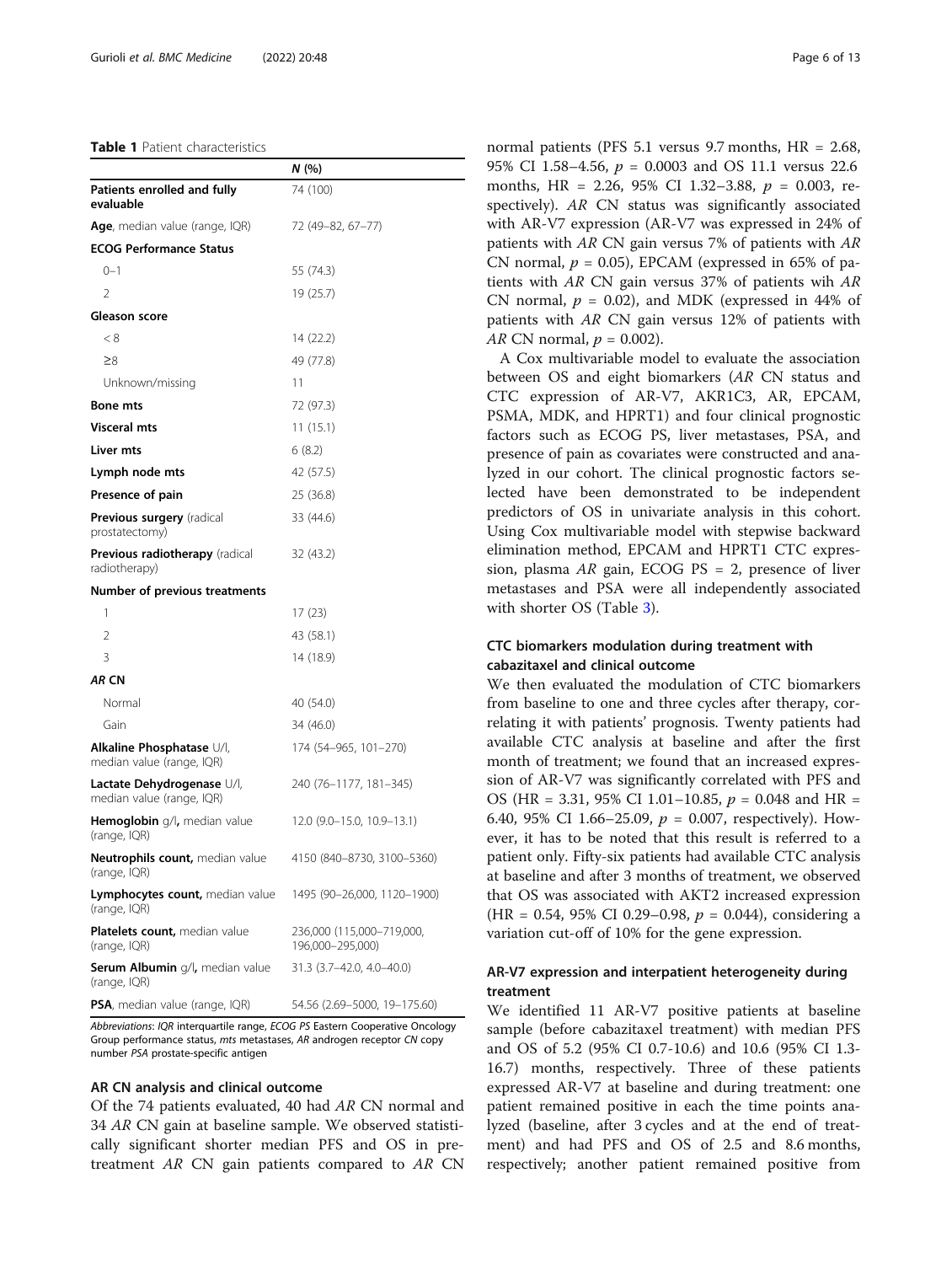|                  | N. patients | N. events      | Median OS (months)<br>(95% CI) | $p$ (logrank) | HR<br>(95% CI)         | p<br>(Cox) |
|------------------|-------------|----------------|--------------------------------|---------------|------------------------|------------|
| <b>AR-V7</b>     |             |                |                                |               |                        |            |
| Not expressed    | 63          | 48             | 16.4 (11.3-25.9)               |               | 1.00                   |            |
| Expressed        | 11          | 10             | $10.6(1.3-16.7)$               | 0.008         | 2.52 (1.24-5.12)       | 0.011      |
| AKR1C3           |             |                |                                |               |                        |            |
| Not expressed    | 58          | 45             | 16.7 (12.4-22.7)               |               | 1.00                   |            |
| Expressed        | 16          | 13             | $9.6(4.6 - 12.8)$              | 0.028         | 2.01 (1.06-3.81)       | 0.031      |
| AKT <sub>2</sub> |             |                |                                |               |                        |            |
| Not expressed    | 60          | 45             | 15.2 (11.1-22.7)               |               | 1.00                   |            |
| Expressed        | 14          | 13             | $12.6(5.0-18.1)$               | 0.134         | $1.61(0.86 - 3.00)$    | 0.138      |
| ALDH1            |             |                |                                |               |                        |            |
| Not expressed    | 67          | 54             | $14.0(11.1 - 18.3)$            |               | 1.00                   |            |
| Expressed        | 7           | $\overline{4}$ | 27.0 (1.3-nr)                  | 0.428         | $0.66$ $(0.24 - 1.84)$ | 0.432      |
| AR               |             |                |                                |               |                        |            |
| Not expressed    | 56          | 43             | 18.1 (13.0-25.9)               |               |                        |            |
| Expressed        | 18          | 15             | $7.6(3.7-12.4)$                | 0.001         | 2.70 (1.46-5.01)       | 0.002      |
| <b>EPCAM</b>     |             |                |                                |               |                        |            |
| Not expressed    | 37          | 25             | 25.9 (16.4-39.1)               |               | 1.00                   |            |
| Expressed        | 37          | 33             | $9.8(6.8 - 12.4)$              | < 0.0001      | 3.75 (2.10-6.71)       | < 0.0001   |
| <b>PSMA</b>      |             |                |                                |               |                        |            |
| Not expressed    | 48          | 36             | 18.1 (13.3-28.0)               |               | 1.00                   |            |
| Expressed        | 26          | 22             | $10.2 (7.2 - 13.0)$            | 0.009         | 2.09 (1.19-3.66)       | 0.010      |
| <b>MDK</b>       |             |                |                                |               |                        |            |
| Not expressed    | 54          | 40             | 18.3 (13.3 - 27.0)             |               | 1.00                   |            |
| Expressed        | 20          | 18             | $8.3(3.9-12.4)$                | < 0.0001      | $3.35(1.83 - 6.13)$    | < 0.0001   |
| PIK3CA           |             |                |                                |               |                        |            |
| Not expressed    | 50          | 39             | $16.4(11.1-22.7)$              |               | 1.00                   |            |
| Expressed        | 24          | 19             | 12.8 (5.2-22.0)                | 0.337         | 1.31 (0.75-2.28)       | 0.339      |
| <b>PSCA</b>      |             |                |                                |               |                        |            |
| Not expressed    | 64          | 50             | 15.2 (11.7-22.6)               |               | 1.00                   |            |
| Expressed        | 10          | 8              | $5.7(1.3-16.4)$                | 0.088         | 1.92 (0.90-4.10)       | 0.092      |
| TUBB3            |             |                |                                |               |                        |            |
| Not expressed    | 69          | 54             | 14.3 (11.3-22.0)               |               | 1.00                   |            |
| Expressed        | 5           | 4              | $3.1(1.3-nr)$                  | 0.146         | 2.10 (0.75-5.86)       | 0.155      |
| VIM              |             |                |                                |               |                        |            |
| Not expressed    | 14          | 13             | 11.5 (3.9-25.9)                |               | 1.00                   |            |
| Expressed        | 60          | 45             | 15.2 (11.1-22.6)               | 0.105         | $0.60$ $(0.32 - 1.12)$ | 0.109      |
| <b>PARP</b>      |             |                |                                |               |                        |            |
| Not expressed    | 56          | 43             | 16.7 (11.3-22.7)               |               | 1.00                   |            |
| Expressed        | 18          | 15             | $10.5(4.6 - 15.2)$             | 0.112         | 1.61 (0.89-2.91)       | 0.117      |
| POU5F            |             |                |                                |               |                        |            |
| Not expressed    | 47          | 38             | 15.2 (11.3-22.6)               |               | 1.00                   |            |
| Expressed        | $27\,$      | $20\,$         | 12.8 (6.8-34.4)                | 0.757         | 1.09 (0.63-1.88)       | 0.758      |
| HPRT1            |             |                |                                |               |                        |            |

# <span id="page-6-0"></span>Table 2 Univariate analysis of overall survival in correlation with the biomarkers analyzed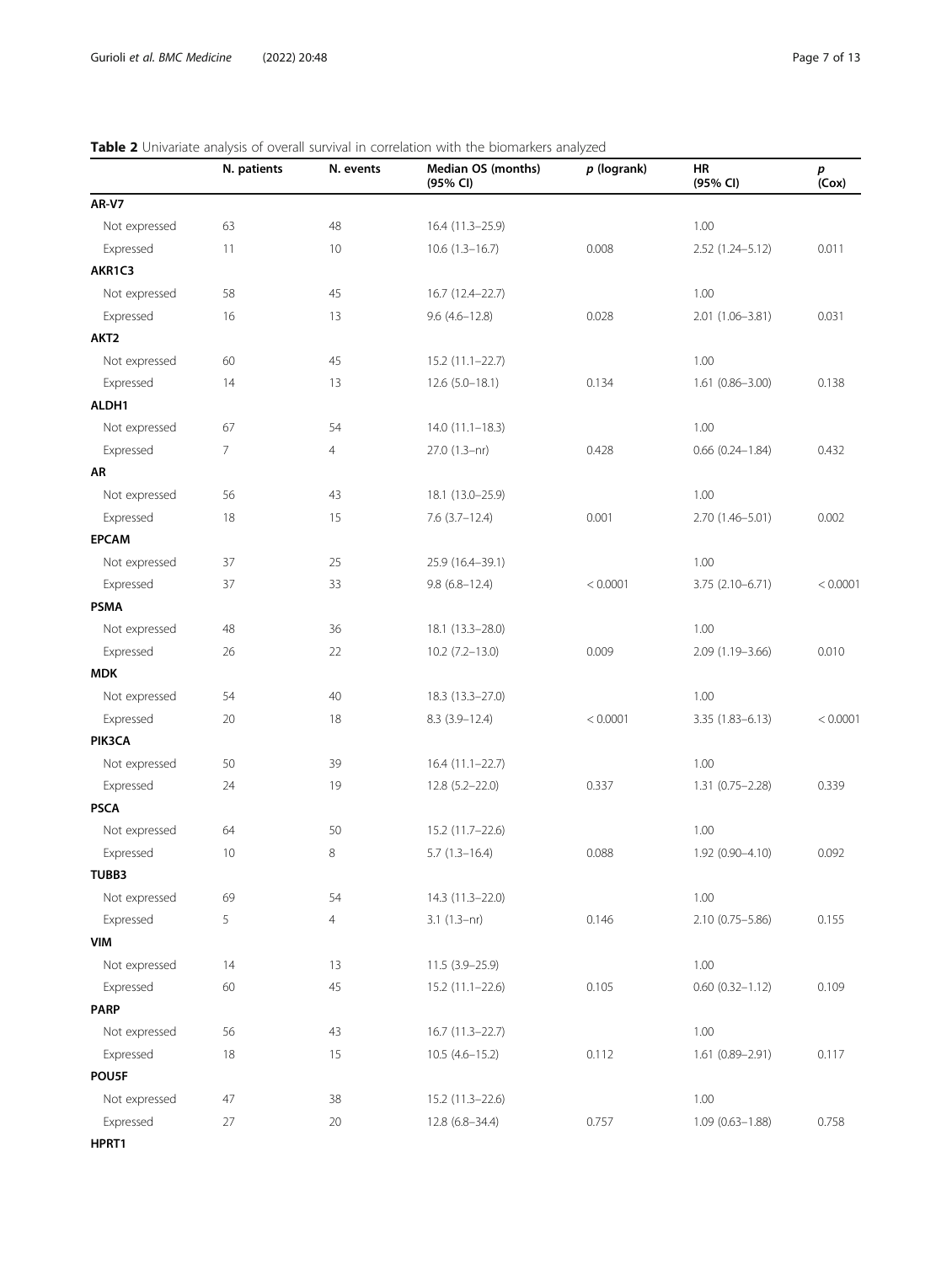<span id="page-7-0"></span>

| Table 2 Univariate analysis of overall survival in correlation with the biomarkers analyzed (Continued) |  |
|---------------------------------------------------------------------------------------------------------|--|
|---------------------------------------------------------------------------------------------------------|--|

|               | N. patients | N. events | Median OS (months)<br>(95% CI) | p (logrank) | HR<br>(95% CI)   | (Cox)  |
|---------------|-------------|-----------|--------------------------------|-------------|------------------|--------|
| Not expressed | 44          | ≺≺        | $18.3(14.1-28.0)$              |             | 1.00             |        |
| Expressed     | 30          |           | $8.6(3.9-12.4)$                | 0.0006      | 2.46 (1.44–4.18) | 0.0009 |

Abbreviations: pts patients, OS overall survival, CI confidence interval, HR hazard ratio, nr not reached

baseline to the sample collected after 3 cycles of treatment corresponding to PD sample (PFS and OS of 2.1 and 12.3 months); the last patient was positive at baseline, became negative after 3 cycles treatment and then returned positive at the end of treatment (PFS and OS of 16.7 months). Additional file [2:](#page-9-0) Fig. S1 shows AR-V7 expression trend from baseline to the end of treatment.

# **Discussion**

The molecular characterization of CTC from mCRPC patients treated with cabazitaxel provided through a panel of specific biomarkers, including genes related to PCa and taxanes chemotherapy, with a promising applicability as "liquid biopsy," has been studied here. Many CTC subpopulations with different phenotypes circulate in the blood stream of metastatic patients, so the detection of multiple genes by molecular assays is crucial.

Our study, performed on a prospectively collected cohort of patients with mCRPC undergoing treatment with cabazitaxel, showed that the expression of specific CTC biomarkers is able to identify patients with worse prognosis and/or experiencing early PD.

A prognostic multivariable model was designed to evaluate the association between OS and the most significant clinical and biological markers found in our analysis. EPCAM and HPRT1 CTC expression, plasma AR CN gain, ECOG PS = 2, the presence of liver metastases, and PSA were all independently associated with poorer OS. EPCAM is a transmembrane glycoprotein that is consistently expressed by epithelial-derived tumor cells and is associated with poor clinical outcome [\[32\]](#page-11-0). EMT is characterized by the loss of epithelial markers, such as EPCAM, and by an increase of mesenchymal biomarkers, such as vimentin. However, co-expression of epithelial and mesenchymal biomarkers on CTC has also been reported [\[33,](#page-11-0) [34\]](#page-11-0). Surprisingly, we found that HPRT1 was

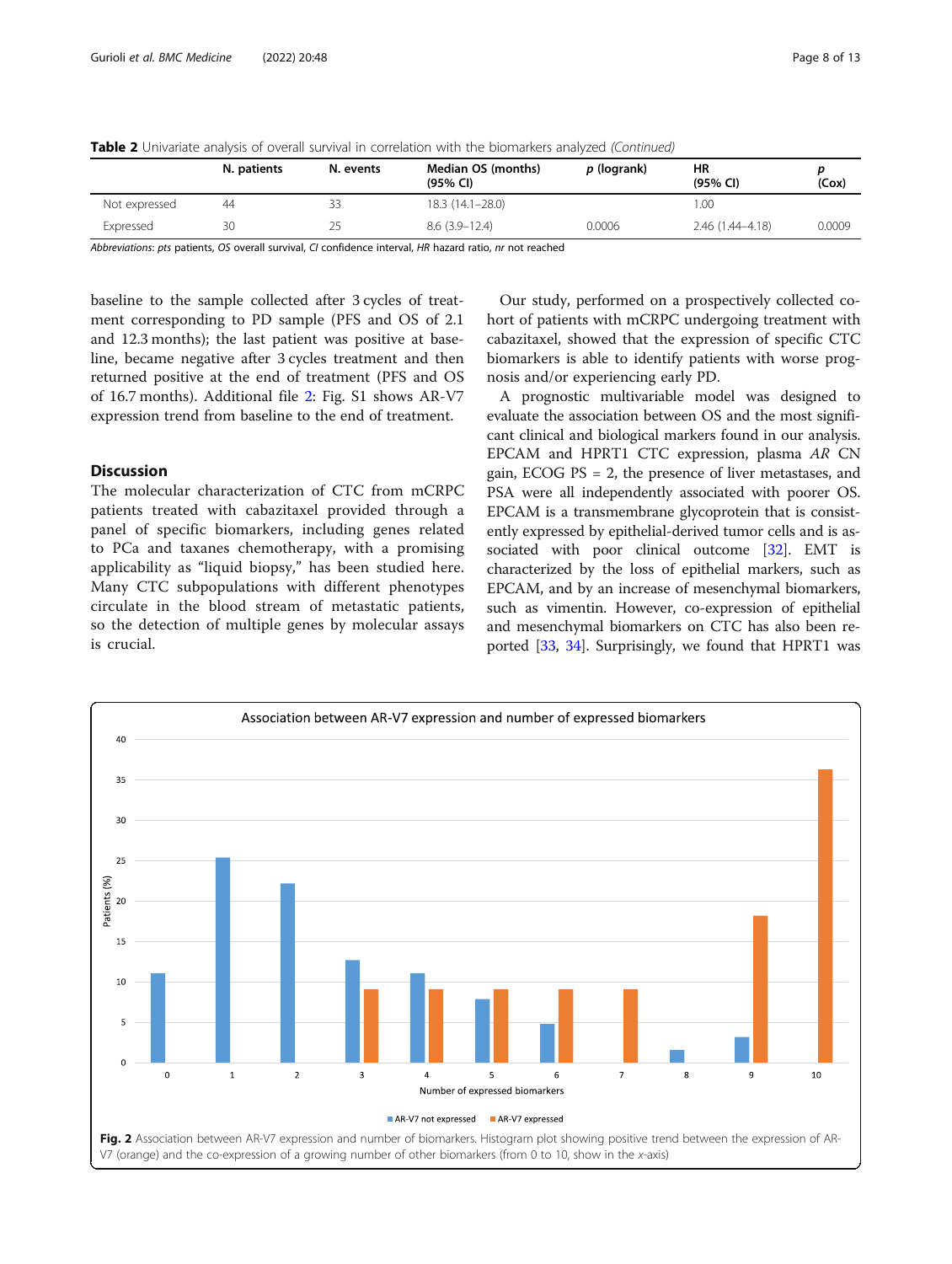<span id="page-8-0"></span>

| Table 3 Multivariate analysis of overall survival after stepwise |  |  |  |
|------------------------------------------------------------------|--|--|--|
| backward elimination method <sup>a</sup>                         |  |  |  |

|                                  | HR (95% CI)         | p        |
|----------------------------------|---------------------|----------|
| <b>EPCAM</b>                     |                     |          |
| Not expressed                    | 1.00                |          |
| Expressed                        | $3.22(1.68 - 6.17)$ | 0.0004   |
| HPRT1                            |                     |          |
| Not expressed                    | 1.00                |          |
| Expressed                        | 2.23 (1.22-4.07)    | 0.009    |
| AR CN                            |                     |          |
| Normal                           | 1.00                |          |
| Gain                             | 2.18 (1.22-3.87)    | 0.008    |
| <b>ECOG PS</b>                   |                     |          |
| $0 - 1$                          | 1.00                |          |
| $\mathfrak{D}$                   | 2.85 (1.52-5.34)    | 0.001    |
| Liver mts                        |                     |          |
| <b>No</b>                        | 1.00                |          |
| Yes                              | 3.30 (1.20-9.13)    | 0.021    |
| <b>PSA</b> (continuous variable) | $1.01(1.00 - 1.01)$ | < 0.0001 |

Abbreviations: HR hazard ratio, CI confidence interval, mts metastases, ECOG PS Eastern Cooperative Oncology Group performance status, PSA prostate-specific antigen

<sup>a</sup>This method allowed us to insert all the independent statistically significant variables at univariate analysis into the model first. Each variable was deleted one at a time if they did not contribute to the regression equation. Variables were deleted based on their statistical contribution. After the application of the stepwise backward elimination method, only EPCAM, HPRT1, AR CN, ECOG PS, liver metastases, and PSA remained independent prognostic factors at multivariate analysis

significantly associated with shorter OS at univariate and multivariate analysis. Literature data reported controversial results regarding this biomarker, but recently published studies highlighted that it is not a suitable control for cancer-related experiments as it exhibits expression variability when comparing normal to malignant samples [[35](#page-11-0)]. Moreover, HPRT1 has a higher statistically significant expression on prostate cancer cells and is significantly upregulated in a large proportion of prostate cancer tissue samples [\[36\]](#page-11-0).

Notably, AR-V7 expression that actually represents the most clinically relevant CTC biomarker [\[37,](#page-11-0) [38\]](#page-11-0) in mCRPC was correlated with AR CN gain, confirming the previous results [[39\]](#page-11-0). AR-V7 association to taxanes resistance is still controversial. Although several studies indicated that AR-V7 CTC expression was correlated to resistance to abiraterone and enzalutamide but not to taxanes [\[8](#page-10-0), [28,](#page-11-0) [40\]](#page-11-0), some literature data reported that constitutively active AR-Vs, such as AR-V7, might affect taxane sensitivity, considering the inhibitory effect of taxanes on AR nuclear translocation by compromising its transcriptional activity  $[41-43]$  $[41-43]$  $[41-43]$ . In the present study, we found that AR-V7 expression was correlated to worse OS and we speculate that this may be due to prior lines of systemic treatment, comprising AR-directed agents and taxane chemotherapy. Indeed, taking into account that AR-V7 positivity is more frequent in patients pretreated with AR inhibitors [\[28\]](#page-11-0), the number and sequence of prior treatments may have an important impact on AR-V7 expression. Moreover, we observed a trend between the expression of AR-V7 and the co-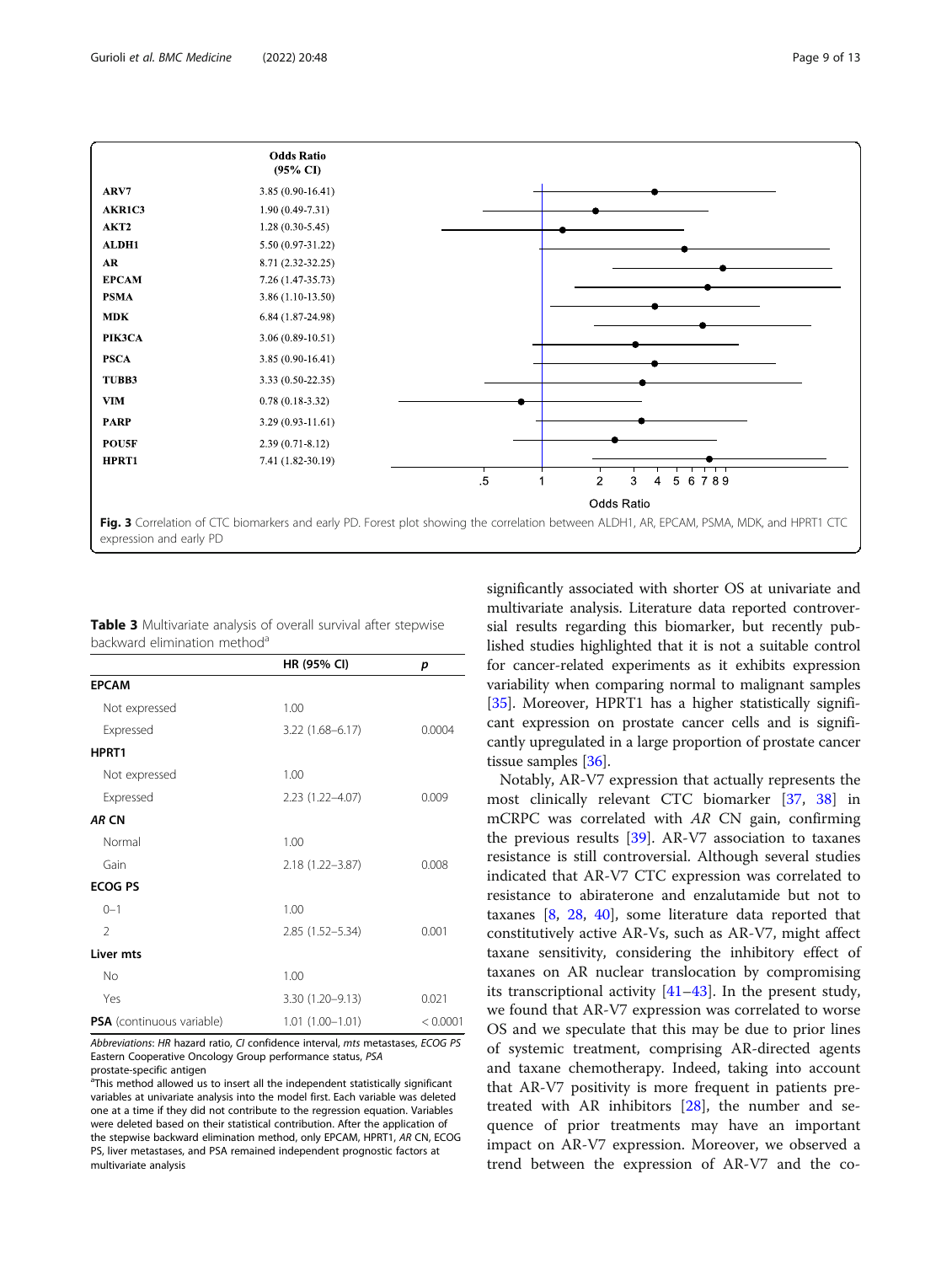<span id="page-9-0"></span>expression of a growing number of other biomarkers, suggesting that AR-V7 could be indicative of a higher disease aggressiveness, as previously reported [\[44](#page-11-0), [45](#page-11-0)]. Our additional exploratory analysis aimed to explore the impact of AR-V7 CTC expression and initial cabazitaxel dose, supported by PROSELICA trial results [\[46\]](#page-12-0). We found that AR-V7 positive patients treated with initial reduced dose had a worse median OS compared to AR-V7 negative patients. These preliminary results could indicate that the response to cabazitaxel of AR-V7 positive clones is dose-dependent, similarly to what has been found for  $AR \, CN \, gain \, [9]$  $AR \, CN \, gain \, [9]$ .

We also performed a CTC expression analysis during cabazitaxel treatment in a subgroup of patients and we showed that AKT2 increased expression after 3 months of treatment was correlated with a better OS. Literature data reported that AKT2 overexpression resulted in a significant decrease in migration, whereas AKT2 knockdown promoted migration of PC3 and DU145 PCa cells [\[47](#page-12-0)]. However, these results need to be validated in a larger case series. Previous findings have also reported that both baseline CTC count and CTC changes during chemotherapy or AR-directed treatments in mCRPC patients were more closely associated with patient survival than were PSA changes [\[48](#page-12-0)].

We recognize some limitations of our study, such as the relatively modest sample size. For this reason, we had to exclude MRP1 from the analyses because it was expressed in one patient only. A technical limitation was represented by our CTC isolation protocol that allows for simple and fast samples processing, but does not allow for CTC enumeration; furthermore, no cell morphological assessment could be performed. As a result, gene expression is not adjusted for the number of CTC and may be influenced by CTC quantity. In addition, we considered AR CN status, AR-V7 and AR expression, but other AR aberrations, such as AR mutations, were not included in the current analysis; thus a complete scenario regarding AR status and its clinical utility would be needed.

# Conclusions

In conclusion, our results suggest that CTC expression biomarkers, especially if evaluated before treatment initiation, could give important prognostic indications in mCRPC cabazitaxel-treated patients, and that AR-V7 positive patients could avoid an initial reduced dose. Moreover, this non-invasive, liquidbiopsy-based approach overcomes the need for tissue biopsies from metastases, still representing a major issue in PCa clinical management. The availability of predictive biomarkers could improve treatment selection, identifying the patients most likely to respond to

therapy while avoiding to treat those with a low probability of response, reducing the potential treatmentrelated adverse events and the costs on the health care systems. Larger prospective multi-center clinical trials are warranted.

#### Abbreviations

PCa: Prostate cancer; ADT: Androgen-deprivation therapy; PD: Progression of disease; CRPC: Castration-resistant prostate cancer; AR: Androgen receptor; OS: Overall survival; mCRPC: Metastatic castration-resistant prostate cancer; PSA: Prostate-specific antigen; cfDNA: Cell-free DNA; CN: Copy number; CTC: Circulating tumor cells; AR-V7: AR splice variant 7; EMT: Epithelial-tomesenchymal transition; dPCR: Digital Polymerase Chain Reaction; Cq: Cycle of quantification; PFS: Progression-free survival; HR: Hazard ratio; CI: Confidence intervals; OR: Odds ratio; IQR: Interquartile range; ECOG PS: Eastern Cooperative Oncology Group performance status; mts: Metastases; CTC+: CTC positive; CTC-: CTC negative; pts: Patients; nr: Not reached

### Supplementary Information

The online version contains supplementary material available at [https://doi.](https://doi.org/10.1186/s12916-022-02244-0) [org/10.1186/s12916-022-02244-0.](https://doi.org/10.1186/s12916-022-02244-0)

Additional file 1: Table S1. Correlation analysis of gene expression biomarkers; we performed an analysis to evaluate the correlation of all the biomarkers considered.

Additional file 2: Figure S1. AR-V7 expression trend from baseline to disease progression for all AR-V7 positive patients or for patients divided in: non responders and responders. The lines represented the AR-V7 expression trend for all patients. Globally, AR-V7 expression was stable from baseline to the first radiological evaluation (3 months) in our patients, whereas we found a modulation of AR-V7 expression from 3 months to PD (at progression) in non responders who became AR-V7 positive at progression. One responder patient changed AR-V7 expression from positive at baseline to negative at 3 months.

Additional file 3. Raw data: Raw data biomarkers prostate cancer; the dataset used and analysed during the current study.

#### Acknowledgements

Not applicable.

#### Authors' contributions

All authors read and approved the final manuscript. GG has made substantial contributions to the design of the work, has approved the submitted version, has agreed both to be personally accountable for the author's own contributions and to ensure that questions related to the accuracy or integrity of any part of the work, even ones in which the author was not personally involved, are appropriately investigated, resolved, and the resolution documented in the literature. VC has made substantial contributions to the conception of the work, has approved the submitted version, has agreed both to be personally accountable for the author's own contributions and to ensure that questions related to the accuracy or integrity of any part of the work, even ones in which the author was not personally involved, are appropriately investigated, resolved, and the resolution documented in the literature. NB has made substantial contributions to the interpretation of data, has approved the submitted version, has agreed both to be personally accountable for the author's own contributions and to ensure that questions related to the accuracy or integrity of any part of the work, even ones in which the author was not personally involved, are appropriately investigated, resolved, and the resolution documented in the literature. ES has made substantial contributions to the acquisition and analysis of data, has approved the submitted version, has agreed both to be personally accountable for the author's own contributions and to ensure that questions related to the accuracy or integrity of any part of the work, even ones in which the author was not personally involved, are appropriately investigated, resolved, and the resolution documented in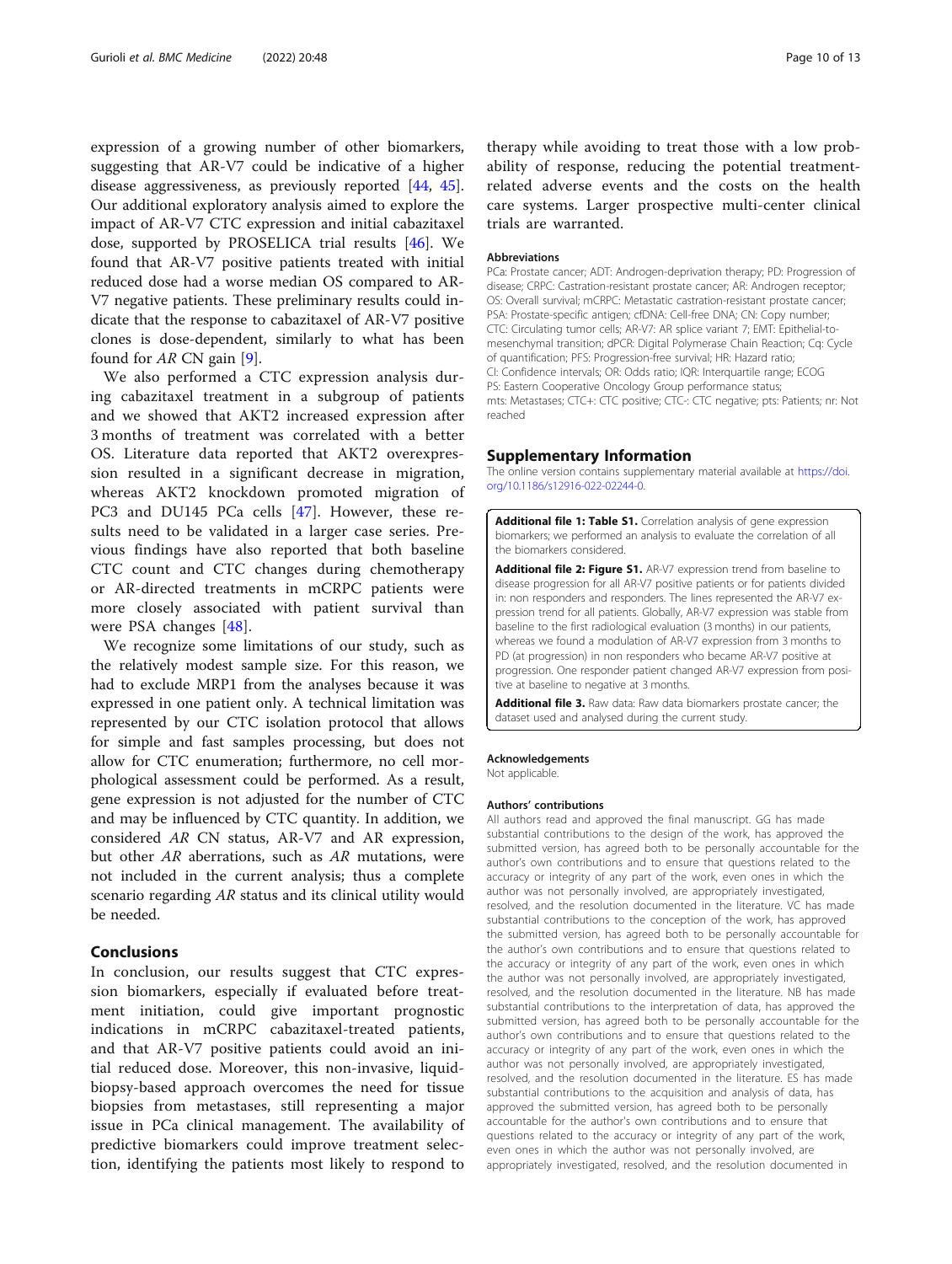<span id="page-10-0"></span>the literature. UB has drafted the work or substantively revised it, has agreed both to be personally accountable for the author's own contributions and to ensure that questions related to the accuracy or integrity of any part of the work, even ones in which the author was not personally involved, are appropriately investigated, resolved, and the resolution documented in the literature. GF has drafted the work or substantively revised it, has agreed both to be personally accountable for the author's own contributions and to ensure that questions related to the accuracy or integrity of any part of the work, even ones in which the author was not personally involved, are appropriately investigated, resolved, and the resolution documented in the literature. AM has drafted the work or substantively revised it, has agreed both to be personally accountable for the author's own contributions and to ensure that questions related to the accuracy or integrity of any part of the work, even ones in which the author was not personally involved, are appropriately investigated, resolved, and the resolution documented in the literature. MN has drafted the work or substantively revised it, has agreed both to be personally accountable for the author's own contributions and to ensure that questions related to the accuracy or integrity of any part of the work, even ones in which the author was not personally involved, are appropriately investigated, resolved, and the resolution documented in the literature. GLB has drafted the work or substantively revised it, has agreed both to be personally accountable for the author's own contributions and to ensure that questions related to the accuracy or integrity of any part of the work, even ones in which the author was not personally involved, are appropriately investigated, resolved, and the resolution documented in the literature. CL has drafted the work or substantively revised it, has agreed both to be personally accountable for the author's own contributions and to ensure that questions related to the accuracy or integrity of any part of the work, even ones in which the author was not personally involved, are appropriately investigated, resolved, and the resolution documented in the literature. GS has drafted the work or substantively revised it, has agreed both to be personally accountable for the author's own contributions and to ensure that questions related to the accuracy or integrity of any part of the work, even ones in which the author was not personally involved, are appropriately investigated, resolved, and the resolution documented in the literature. GR has drafted the work or substantively revised it, has agreed both to be personally accountable for the author's own contributions and to ensure that questions related to the accuracy or integrity of any part of the work, even ones in which the author was not personally involved, are appropriately investigated, resolved, and the resolution documented in the literature. IB has drafted the work or substantively revised it, has agreed both to be personally accountable for the author's own contributions and to ensure that questions related to the accuracy or integrity of any part of the work, even ones in which the author was not personally involved, are appropriately investigated, resolved, and the resolution documented in the literature. PU has made substantial contributions to the interpretation of data, has agreed both to be personally accountable for the author's own contributions and to ensure that questions related to the accuracy or integrity of any part of the work, even ones in which the author was not personally involved, are appropriately investigated, resolved, and the resolution documented in the literature. UDG have made substantial contributions to the conception of the work, has agreed both to be personally accountable for the author's own contributions and to ensure that questions related to the accuracy or integrity of any part of the work, even ones in which the author was not personally involved, are appropriately investigated, resolved, and the resolution documented in the literature.

# Funding

This study was partially funded by Sanofi Genzyme.

#### Availability of data and materials

The datasets used and/or analyzed during the current study are presented as Additional file [3](#page-9-0): Raw data.

# **Declarations**

#### Ethics approval and consent to participate

This study (NCT03381326) was approved by the Institutional Review Board of IRCCS Istituto Romagnolo per lo Studio dei Tumori (IRST) "Dino Amadori", Meldola, Italy (protocol code: IRST B030), and written informed consent was obtained from all patients.

#### Consent for publication

Not applicable.

#### Competing interests

The authors declare that they have no competing interests.

#### Author details

<sup>1</sup> Biosciences Laboratory, IRCCS Istituto Romagnolo per lo Studio dei Tumori (IRST) "Dino Amadori", Meldola, Italy. <sup>2</sup> Department of Medical Oncology, IRCC S Istituto Romagnolo per lo Studio dei Tumori (IRST) "Dino Amadori", Meldola, Italy. <sup>3</sup>Department of Medical and Surgical Sciences, Unit of Medical Oncology and Biomolecular Therapy, University of Foggia, Policlinico Riuniti, Foggia, Italy. <sup>4</sup>Unit of Biostatistics and Clinical Trials, IRCCS Istituto Romagnolo per lo Studio dei Tumori (IRST) "Dino Amadori", Meldola, Italy. <sup>5</sup>Medical Oncology Unit 1, Department of Clinical and Experimental Oncology, Istituto Oncologico Veneto IOV IRCCS, Padova, Italy. <sup>6</sup>Medical Oncology Department, IRCCS Azienda Ospedaliera Universitaria San Martino - IST Istituto Nazionale per la Ricerca sul Cancro, Genova, Italy. <sup>7</sup> Multidisciplinary Oncology Outpatient Clinic, Candiolo Cancer Institute FPO-IRCCS, Candiolo, Italy. <sup>8</sup>Medical Oncology, Ospedale Sacro Cuore don Calabria, Negrar, Verona, Italy. <sup>9</sup>Candiolo Cancer Institute, FPO-IRCCS, Candiolo, Turin, Italy.

# Received: 6 October 2021 Accepted: 7 January 2022 Published online: 31 January 2022

#### References

- 1. Bray F, Ferlay J, Soerjomataram I, Siegel RL, Torre LA, Jemal A. Global cancer statistics 2018: GLOBOCAN estimates of incidence and mortality worldwide for 36 cancers in 185 countries. CA Cancer J Clin. 2018;68(6):394–424. [https://doi.org/10.3322/caac.21492.](https://doi.org/10.3322/caac.21492)
- Nelson PS. Molecular states underlying androgen receptor activation: a framework for therapeutics targeting androgen signaling in prostate cancer. J Clin Oncol. 2012;30(6):644–6. <https://doi.org/10.1200/JCO.2011.39.1300>.
- 3. Nuhn P, De Bono JS, Fizazi K, Freedland SJ, Grilli M, Kantoff PW, et al. Update on systemic prostate cancer therapies: management of metastatic castration-resistant prostate cancer in the era of precision oncology. Eur Urol. 2019;75(1):88–99. <https://doi.org/10.1016/j.eururo.2018.03.028>.
- 4. Brighi N, Conteduca V, Lolli C, Gurioli G, Schepisi G, Palleschi M, et al. The cyclin-dependent kinases pathway as a target for prostate cancer treatment: rationale and future perspectives. Crit Rev Oncol Hematol. 2021;157:103199. <https://doi.org/10.1016/j.critrevonc.2020.103199>.
- Tannock IF, de Wit R, Berry WR, Horti J, Pluzanska A, Chi KN, et al. Docetaxel plus prednisone or mitoxantrone plus prednisone for advanced prostate cancer. N Engl J Med. 2004;351(15):1502–12. [https://doi.org/10.1056/NEJMoa](https://doi.org/10.1056/NEJMoa040720) [040720](https://doi.org/10.1056/NEJMoa040720).
- 6. de Bono JS, Oudard S, Ozguroglu M, Hansen S, Machiels J-P, Kocak I, et al. Prednisone plus cabazitaxel or mitoxantrone for metastatic castrationresistant prostate cancer progressing after docetaxel treatment: a randomised open-label trial. Lancet (London, England). 2010;376:1147–54.
- 7. Fitzpatrick JM, de Wit R. Taxane mechanisms of action: potential implications for treatment sequencing in metastatic castration-resistant prostate cancer. Eur Urol. 2014;65(6):1198–204. [https://doi.org/10.1016/j.](https://doi.org/10.1016/j.eururo.2013.07.022) [eururo.2013.07.022.](https://doi.org/10.1016/j.eururo.2013.07.022)
- 8. Antonarakis ES, Lu C, Luber B, Wang H, Chen Y, Nakazawa M, et al. Androgen receptor splice variant 7 and efficacy of taxane chemotherapy in patients with metastatic castration-resistant prostate cancer. JAMA Oncol. 2015;1(5):582–91. [https://doi.org/10.1001/jamaoncol.2015.1341.](https://doi.org/10.1001/jamaoncol.2015.1341)
- 9. Conteduca V, Castro E, Wetterskog D, Scarpi E, Jayaram A, Romero-Laorden N, et al. Plasma AR status and cabazitaxel in heavily treated metastatic castration-resistant prostate cancer. Eur J Cancer. 2019;116:158–68. [https://](https://doi.org/10.1016/j.ejca.2019.05.007) [doi.org/10.1016/j.ejca.2019.05.007](https://doi.org/10.1016/j.ejca.2019.05.007).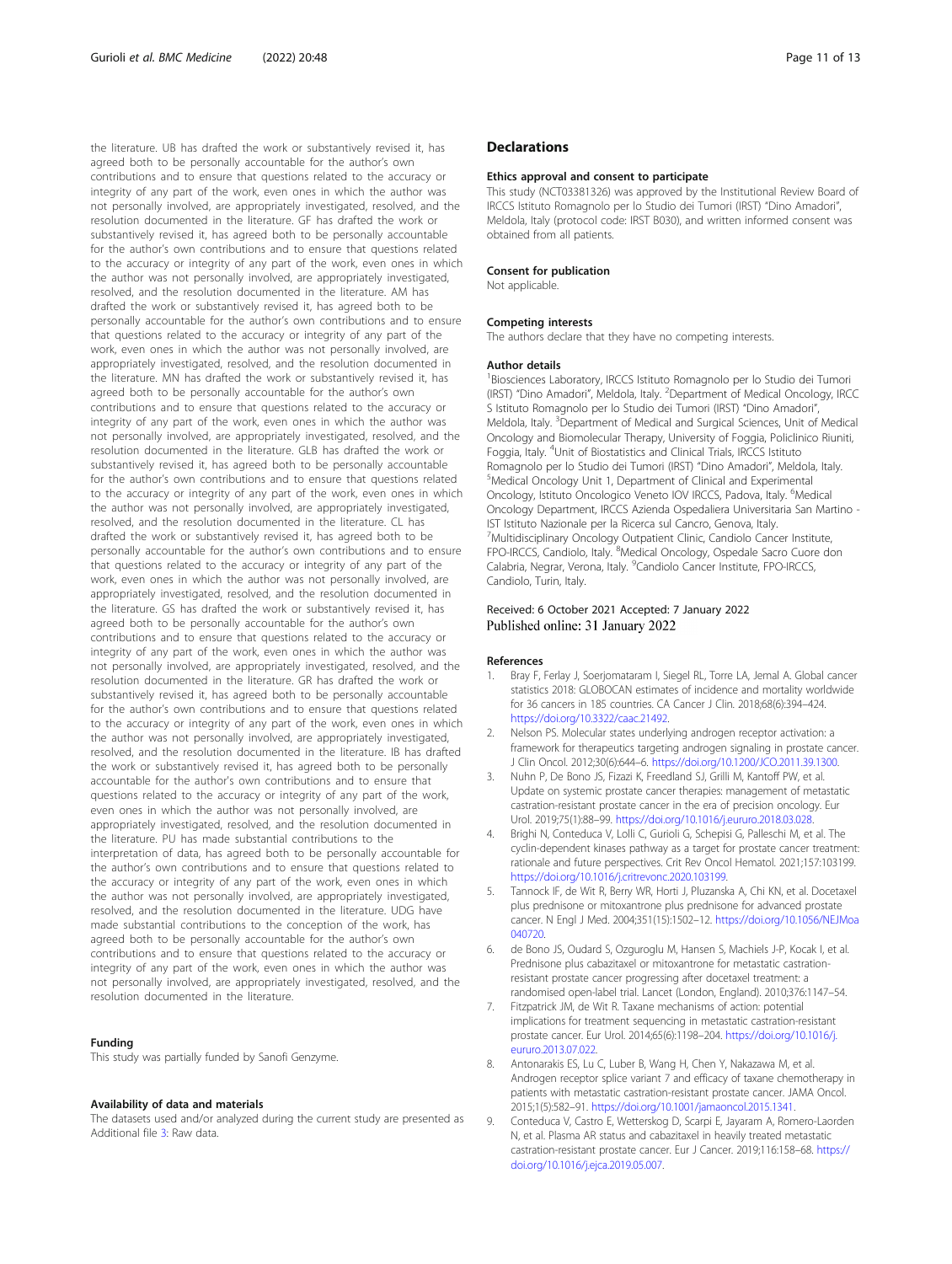- <span id="page-11-0"></span>10. Scher HI, Halabi S, Tannock I, Morris M, Sternberg CN, Carducci MA, et al. Design and end points of clinical trials for patients with progressive prostate cancer and castrate levels of testosterone: recommendations of the Prostate Cancer Clinical Trials Working Group. J Clin Oncol. 2008;26(7):1148– 59. [https://doi.org/10.1200/JCO.2007.12.4487.](https://doi.org/10.1200/JCO.2007.12.4487)
- 11. Bubley GJ, Carducci M, Dahut W, Dawson N, Daliani D, Eisenberger M, et al. Eligibility and response guidelines for phase II clinical trials in androgenindependent prostate cancer: recommendations from the Prostate-Specific Antigen Working Group. J Clin Oncol. 1999;17(11):3461–7. [https://doi.org/1](https://doi.org/10.1200/JCO.1999.17.11.3461) [0.1200/JCO.1999.17.11.3461](https://doi.org/10.1200/JCO.1999.17.11.3461).
- 12. Romanel A, Gasi Tandefelt D, Conteduca V, Jayaram A, Casiraghi N, Wetterskog D, et al. Plasma AR and abiraterone-resistant prostate cancer. Sci Transl Med. 2015;7:312re10.
- 13. Annala M, Vandekerkhove G, Khalaf D, Taavitsainen S, Beja K, Warner EW, et al. Circulating tumor DNA genomics correlate with resistance to abiraterone and enzalutamide in prostate cancer. Cancer Discov. 2018;8(4): 444–57. [https://doi.org/10.1158/2159-8290.CD-17-0937.](https://doi.org/10.1158/2159-8290.CD-17-0937)
- 14. Conteduca V, Wetterskog D, Sharabiani MTA, Grande E, Fernandez-Perez MP, Jayaram A, et al. Androgen receptor gene status in plasma DNA associates with worse outcome on enzalutamide or abiraterone for castration-resistant prostate cancer: a multi-institution correlative biomarker study. Ann Oncol Off J Eur Soc Med Oncol. 2017;28(7):1508–16. [https://doi.org/10.1093/a](https://doi.org/10.1093/annonc/mdx155) [nnonc/mdx155](https://doi.org/10.1093/annonc/mdx155).
- 15. Gupta S, Halabi S, Kemeny G, Anand M, Giannakakou P, Nanus DM, et al. Circulating tumor cell genomic evolution and hormone therapy outcomes in men with metastatic castration-resistant prostate cancer. Mol Cancer Res. 2021; 19(6):1040–50.
- 16. Krebs MG, Metcalf RL, Carter L, Brady G, Blackhall FH, Dive C. Molecular analysis of circulating tumour cells-biology and biomarkers. Nat Rev Clin Oncol. 2014;11(3):129–44. [https://doi.org/10.1038/nrclinonc.2013.253.](https://doi.org/10.1038/nrclinonc.2013.253)
- 17. Chang P-H, Chen M-C, Tsai Y-P, Tan GYT, Hsu P-H, Jeng Y-M, et al. Interplay between desmoglein2 and hypoxia controls metastasis in breast cancer. Proc Natl Acad Sci U S A. 2021;118(3):e2014408118. [https://doi.org/10.1073/](https://doi.org/10.1073/pnas.2014408118) [pnas.2014408118](https://doi.org/10.1073/pnas.2014408118).
- 18. Maughan BL, Antonarakis ES. Androgen pathway resistance in prostate cancer and therapeutic implications. Expert Opin Pharmacother. 2015;16(10): 1521–37. <https://doi.org/10.1517/14656566.2015.1055249>.
- 19. Watson PA, Arora VK, Sawyers CL. Emerging mechanisms of resistance to androgen receptor inhibitors in prostate cancer. Nat Rev Cancer. 2015; 15(12):701–11. <https://doi.org/10.1038/nrc4016>.
- 20. Usher JL, Athreya K, Ishiba T, Samberg D, Vodala S, Dang M, et al. Detection of AR-V7 using cell-free RNA (cfRNA) in prostate cancer. J Clin Oncol. 2016; 34(15\_suppl):e16613. [https://doi.org/10.1200/JCO.2016.34.15\\_suppl.e16613](https://doi.org/10.1200/JCO.2016.34.15_suppl.e16613).
- 21. Kölbl AC, Jeschke U, Andergassen U. The significance of epithelial-tomesenchymal transition for circulating tumor cells. Int J Mol Sci. 2016;17(8). [https://doi.org/10.3390/ijms17081308.](https://doi.org/10.3390/ijms17081308)
- 22. Pereira-Veiga T, González-Conde M, León-Mateos L, Piñeiro-Cid R, Abuín C, Muinelo-Romay L, et al. Longitudinal CTCs gene expression analysis on metastatic castration-resistant prostate cancer patients treated with docetaxel reveals new potential prognosis markers. Clin Exp Metastasis. 2021;38(2):239–51. <https://doi.org/10.1007/s10585-021-10075-1>.
- 23. Ni J, Cozzi P, Hao J, Beretov J, Chang L, Duan W, et al. Epithelial cell adhesion molecule (EpCAM) is associated with prostate cancer metastasis and chemo/radioresistance via the PI3K/Akt/mTOR signaling pathway. Int J Biochem Cell Biol. 2013;45(12):2736–48. [https://doi.org/10.1016/j.biocel.2013.](https://doi.org/10.1016/j.biocel.2013.09.008) [09.008.](https://doi.org/10.1016/j.biocel.2013.09.008)
- 24. Day KC, Lorenzatti Hiles G, Kozminsky M, Dawsey SJ, Paul A, Broses LJ, et al. HER2 and EGFR overexpression support metastatic progression of prostate cancer to bone. Cancer Res. 2017;77(1):74–85. [https://doi.org/10.1158/0008-](https://doi.org/10.1158/0008-5472.CAN-16-1656) [5472.CAN-16-1656.](https://doi.org/10.1158/0008-5472.CAN-16-1656)
- 25. Craft N, Shostak Y, Carey M, Sawyers CL. A mechanism for hormoneindependent prostate cancer through modulation of androgen receptor signaling by the HER-2/neu tyrosine kinase. Nat Med. 1999;5(3):280–5. [https://doi.org/10.1038/6495.](https://doi.org/10.1038/6495)
- 26. Traish AM, Morgentaler A. Epidermal growth factor receptor expression escapes androgen regulation in prostate cancer: a potential molecular switch for tumour growth. Br J Cancer. 2009;101(12):1949–56. [https://doi.](https://doi.org/10.1038/sj.bjc.6605376) [org/10.1038/sj.bjc.6605376.](https://doi.org/10.1038/sj.bjc.6605376)
- 27. Bredemeier M, Edimiris P, Tewes M, Mach P, Aktas B, Schellbach D, et al. Establishment of a multimarker qPCR panel for the molecular characterization of circulating tumor cells in blood samples of metastatic

breast cancer patients during the course of palliative treatment. Oncotarget. 2016;7(27):41677–90. <https://doi.org/10.18632/oncotarget.9528>.

- 28. Antonarakis ES, Lu C, Wang H, Luber B, Nakazawa M, Roeser JC, et al. AR-V7 and resistance to enzalutamide and abiraterone in prostate cancer. N Engl J Med. 2014;371(11):1028–38. [https://doi.org/10.1056/NEJMoa1315815.](https://doi.org/10.1056/NEJMoa1315815)
- 29. Mitsiades N, Sung CC, Schultz N, Danila DC, He B, Eedunuri VK, et al. Distinct patterns of dysregulated expression of enzymes involved in androgen synthesis and metabolism in metastatic prostate cancer tumors. Cancer Res. 2012;72(23):6142–52. [https://doi.org/10.1158/0008-5472.CAN-12-1335.](https://doi.org/10.1158/0008-5472.CAN-12-1335)
- 30. Cho H, Il Chung J, Kim J, Seo WI, Lee CH, Morgan TM, et al. Multigene model for predicting metastatic prostate cancer using circulating tumor cells by microfluidic magnetophoresis. Cancer Sci. 2021;112(2):859–70. <https://doi.org/10.1111/cas.14745>.
- 31. Josefsson A, Larsson K, Månsson M, Björkman J, Rohlova E, Åhs D, et al. Circulating tumor cells mirror bone metastatic phenotype in prostate cancer. Oncotarget. 2018;9(50):29403–13. [https://doi.org/10.18632/oncota](https://doi.org/10.18632/oncotarget.25634) [rget.25634](https://doi.org/10.18632/oncotarget.25634)
- 32. Lampignano R, Schneck H, Neumann M, Fehm T, Neubauer H. Enrichment, isolation and molecular characterization of EpCAM-negative circulating tumor cells. Adv Exp Med Biol. 2017;994:181–203. [https://doi.org/10.1007/](https://doi.org/10.1007/978-3-319-55947-6_10) [978-3-319-55947-6\\_10.](https://doi.org/10.1007/978-3-319-55947-6_10)
- 33. de Wit S, Manicone M, Rossi E, Lampignano R, Yang L, Zill B, et al. EpCAMhigh and EpCAMlow circulating tumor cells in metastatic prostate and breast cancer patients. Oncotarget. 2018;9(86):35705–16. [https://doi.](https://doi.org/10.18632/oncotarget.26298) [org/10.18632/oncotarget.26298.](https://doi.org/10.18632/oncotarget.26298)
- 34. Bredemeier M, Edimiris P, Mach P, Kubista M, Sjöback R, Rohlova E, et al. Gene expression signatures in circulating tumor cells correlate with response to therapy in metastatic breast cancer. Clin Chem. 2017;63(10): 1585–93. [https://doi.org/10.1373/clinchem.2016.269605.](https://doi.org/10.1373/clinchem.2016.269605)
- 35. Townsend MH, Felsted AM, Ence ZE, Piccolo SR, Robison RA, O'Neill KL. Falling from grace: HPRT is not suitable as an endogenous control for cancer-related studies. Mol Cell Oncol. 2019;6(2):1575691–10. [https://doi.](https://doi.org/10.1080/23723556.2019.1575691) [org/10.1080/23723556.2019.1575691](https://doi.org/10.1080/23723556.2019.1575691).
- 36. Townsend MH, Bennion KB, Bitter EE, Felsted AM, Robison RA, O'Neill KL. Overexpression and surface localization of HPRT in prostate cancer provides a potential target for cancer specific antibody mediated cellular cytotoxicity. Exp Cell Res. 2021;403(1):112567. [https://doi.org/10.1016/j.yexcr.2021.112567.](https://doi.org/10.1016/j.yexcr.2021.112567)
- 37. Hu R, Dunn TA, Wei S, Isharwal S, Veltri RW, Humphreys E, et al. Ligandindependent androgen receptor variants derived from splicing of cryptic exons signify hormone-refractory prostate cancer. Cancer Res. 2009;69(1): 16–22. <https://doi.org/10.1158/0008-5472.CAN-08-2764>.
- 38. Sun S, Sprenger CCT, Vessella RL, Haugk K, Soriano K, Mostaghel EA, et al. Castration resistance in human prostate cancer is conferred by a frequently occurring androgen receptor splice variant. J Clin Invest. 2010;120(8):2715– 30. <https://doi.org/10.1172/JCI41824>.
- 39. Henzler C, Li Y, Yang R, McBride T, Ho Y, Sprenger C, et al. Truncation and constitutive activation of the androgen receptor by diverse genomic rearrangements in prostate cancer. Nat Commun. 2016;7(1):13668. [https://](https://doi.org/10.1038/ncomms13668) [doi.org/10.1038/ncomms13668](https://doi.org/10.1038/ncomms13668).
- 40. Onstenk W, Sieuwerts AM, Kraan J, Van M, Nieuweboer AJM, Mathijssen RHJ, et al. Efficacy of cabazitaxel in castration-resistant prostate cancer is independent of the presence of AR-V7 in circulating tumor cells. Eur Urol. 2015;68(6):939–45. [https://doi.org/10.1016/j.eururo.2015.07.007.](https://doi.org/10.1016/j.eururo.2015.07.007)
- 41. Ciccarese C, Santoni M, Brunelli M, Buti S, Modena A, Nabissi M, et al. AR-V7 and prostate cancer: the watershed for treatment selection? Cancer Treat Rev. 2016;43:27–35. <https://doi.org/10.1016/j.ctrv.2015.12.003>.
- 42. Thadani-Mulero M, Portella L, Sun S, Sung M, Matov A, Vessella RL, et al. Androgen receptor splice variants determine taxane sensitivity in prostate cancer. Cancer Res. 2014;74(8):2270–82. [https://doi.org/10.1158/0008-5472.](https://doi.org/10.1158/0008-5472.CAN-13-2876) [CAN-13-2876](https://doi.org/10.1158/0008-5472.CAN-13-2876).
- 43. Zhang G, Liu X, Li J, Ledet E, Alvarez X, Qi Y, et al. Androgen receptor splice variants circumvent AR blockade by microtubule-targeting agents. Oncotarget. 2015;6(27):23358–71. [https://doi.org/10.18632/oncotarget.4396.](https://doi.org/10.18632/oncotarget.4396)
- 44. Nakazawa M, Lu C, Chen Y, Paller CJ, Carducci MA, Eisenberger MA, et al. Serial blood-based analysis of AR-V7 in men with advanced prostate cancer. Ann Oncol Off J Eur Soc Med Oncol. 2015;26(9):1859–65. [https://doi.org/10.1](https://doi.org/10.1093/annonc/mdv282) [093/annonc/mdv282](https://doi.org/10.1093/annonc/mdv282).
- 45. Taplin M-E, Antonarakis ES, Ferrante KJ, Horgan K, Blumenstein B, Saad F, et al. Androgen receptor modulation optimized for response-splice variant: a phase 3, randomized trial of galeterone versus enzalutamide in androgen receptor